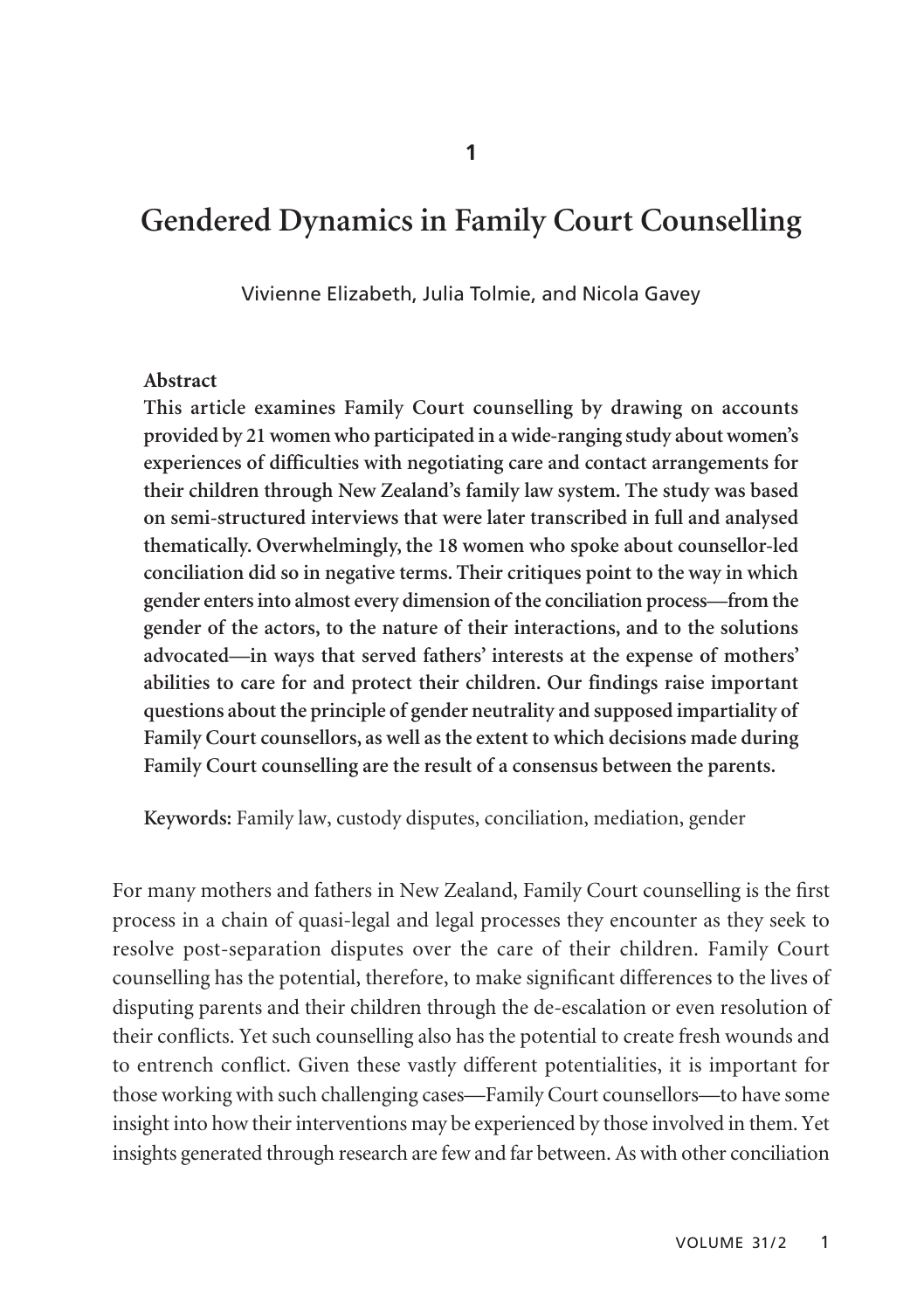strategies in use in other countries, Family Court counselling has not been well documented or researched. As a consequence, little is known about its effects on parental conflict, including how gender is taken account of in ways that may reproduce or undermine pre-existing inequalities between mothers and fathers. This article takes up the need to discuss these issues through a focus on women's voices, voices that have been sidelined in recent debates over custody law (Fineman, 2000–2001; Perry, 2006; Smart, 2006). First, we set the scene through a critical discussion of the increasing use of non-litigious mechanisms for resolving disputes between parents who live apart.

## **The pros and cons of counselling conciliation**

Family Court counselling is one of a number of non-litigious mechanisms for attempting to resolve parental disputes over care arrangements for their children. Such mechanisms (which include a range of conciliation strategies, such as counselling, mediation, and therapeutic mediation) have become well-established in Western countries (Greatbatch & Dingwall, 1989; Kaspiew, Gray, Weston, Moloney, Hand, Qu, & the Family Law Evaluation Team, 2009; Trinder & Kellett, 2007).<sup>1</sup>

Proponents claim a number of benefits for conciliation. First, conciliation strategies are thought to grant a high degree of input and control to participating parties. As the New Zealand Law Commission (2003) put it, conciliation "allows parties to generate their own solutions rather than having them imposed" (p. 11). For this reason, Field (2006) indicates that conciliation has the potential to be good for women: "it can be a constructive, positive, collaborative negotiation environment in which cooperative bargaining and consensus decision-making occur" (p. 49). Second, it is argued that decisions made through conciliation are much more effective at the level of compliance and duration, an outcome that is generally attributed to the potential afforded by conciliation to reduce conflict between the parties by improving communication. Third, conciliation approaches tend to be much cheaper than litigation and are therefore increasingly favoured by cash-strapped governments looking to reduce the costs of the legal system.

Conciliation strategies are not without their critics, with scholars pointing out that they assume the two parties are evenly matched and that decisions are the result of consensus rather than coercion (Bryan, 1992; Field, 2006; Greatbatch & Dingwall,

<sup>1.</sup> For example, mediation has become a mandatory first step in resolving parental conflicts in Australia and has seen the establishment of Relationship Centres throughout that country (see Kaspiew et al., 2009).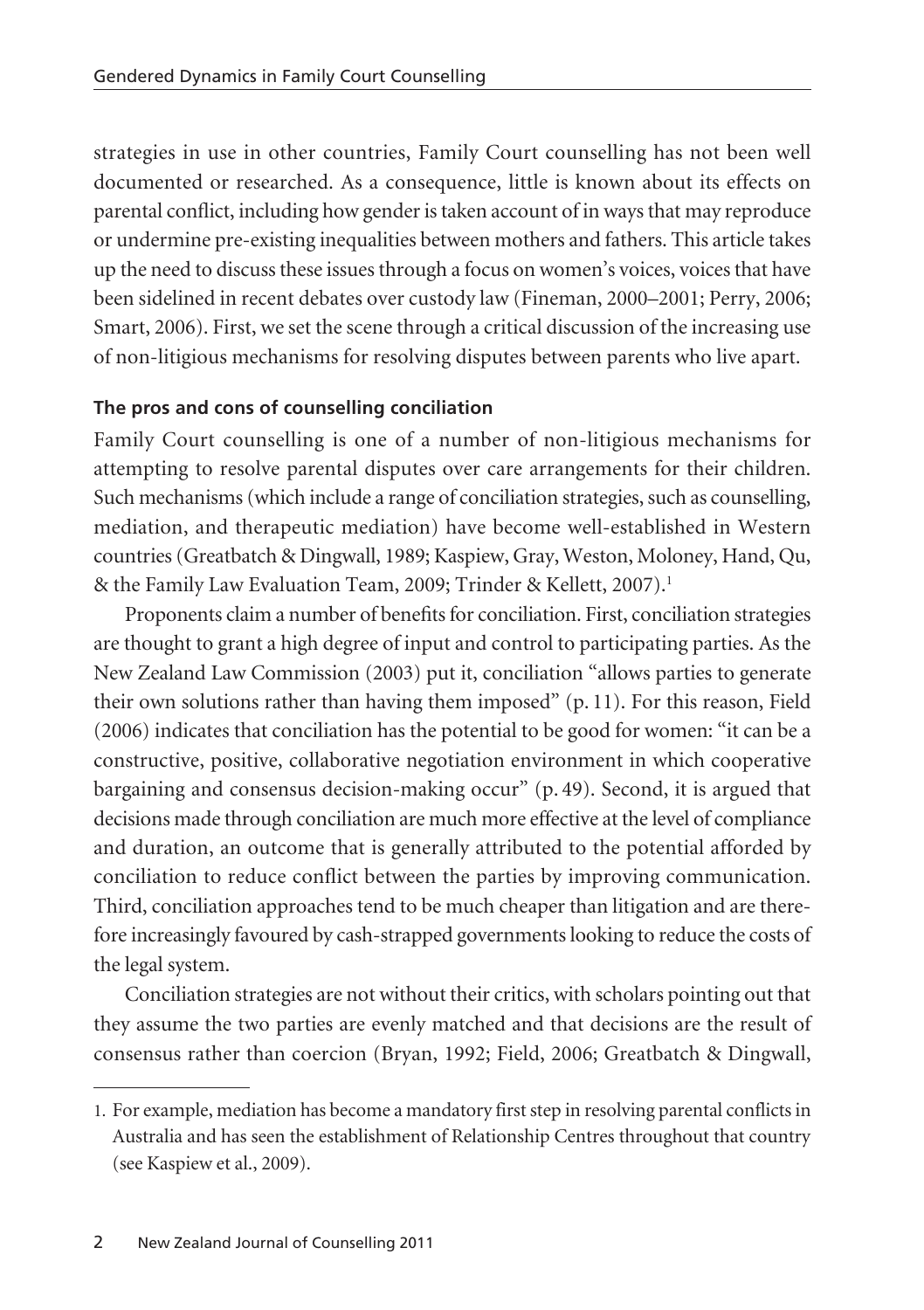1989, 1999; Henaghan, 2007). As these authors argue, inequality between parties is actually more typical of any interaction, including interactions that take place between separated parents in a conciliator's room (Bryan, 1992; Field, 2006; Greatbatch & Dingwall, 1989, 1999; Henaghan, 2007; Johnson, Saccuzzo, & Koen, 2005). The sources of inequality between parents disputing care and contact arrangements are several. First, financial disparities between parents arising from gendered inequities in the labour market and compounded by a gendered division of labour in the home are commonplace. As Bryan (1992) argued, gender disparities in financial resources enhance men's negotiating power: financially advantaged fathers can "threaten to terminate or extend the length of the negotiations if the other party fails to meet his demands" (p. 449), whereas financially vulnerable mothers "cannot risk the potential of the matter going on to a costly trial" (Field, 2006, p. 57). Another important source of gender inequalities is gender differences in perceived credibility: in general, men are accorded a higher level of credibility than women (Mack, 1993; Schafran, 1989–1989, 1995). As a consequence, where there are differences in the accounts being provided by parents, it has been argued that it is more likely that family court professionals will believe the version of events proffered by fathers (Field, 2006).

However, the most widely recognised threat to equality in the counselling room is male partner violence (Bryan, 1992; Field, 2006; Greatbatch & Dingwall, 1999; Johnson et al., 2005). As Henaghan (2007) says:

*If the relationship is one where violence (which includes threats as well as physical harm) has been used by one party to get their own way when things are in dispute, then that pattern of behaviour will be brought into the conciliation process. That means that the physically and psychologically dominant partner (who, statistically, based on protection orders, is likely to be the man) could use threats of physical violence in the conciliation process. It may be just a look or an inference that is enough to remind the other party of the consequences of a disagreement. (p. 280)*

Indeed, victims of male partner violence may not need a look or an inference to engage in practices of appeasement—relenting, conforming and compromising (Johnson et al., 2005). For many victims of male partner violence, practices of appeasement will have become second nature, a response they enact to achieve a modicum of safety. Not only is this pattern of interaction called forth by the presence of the abuser in close physical proximity, but it is also actively encouraged by the process of conciliation that seeks compromise solutions (Johnson et al., 2005; Stark,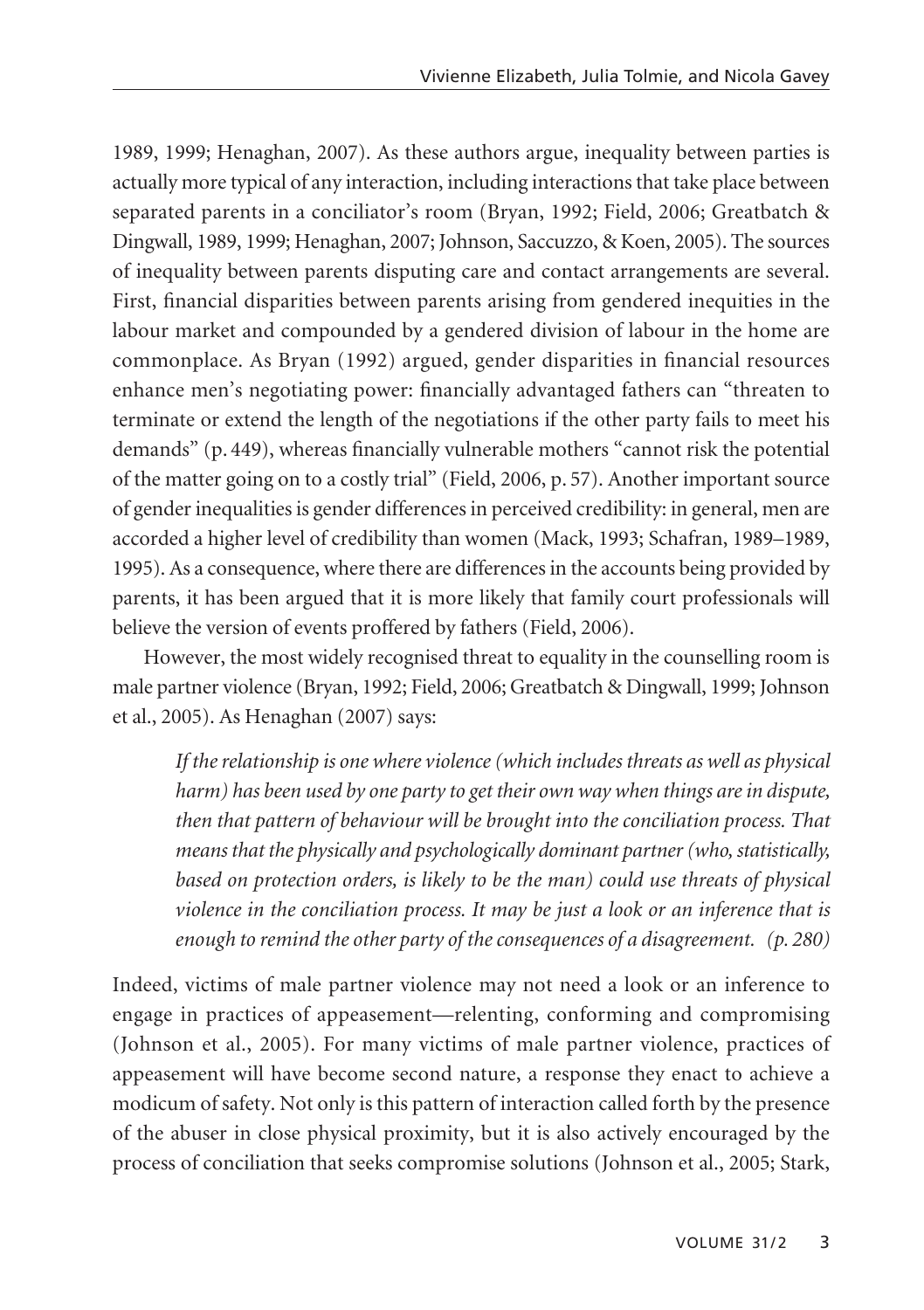2009). The emphasis on compromise in conciliation strategies like Family Court coun selling, in a context of a strong presumption of contact, can thus put victimised women and children at a considerable disadvantage—one that may result in issues of safety being inadequately addressed (Bryan, 1992; Neale & Smart, 1997a; Stark, 2009; Trinder & Kellett, 2007).

Considerable concerns have also been raised about whether the neutrality expected of conciliators is actually possible, and whether their impartiality toward outcomes is always desirable. It has been noted that in situations of inequality, a conciliator's neutral stance toward the disputing parties may simply allow the stronger party to drive the process toward that person's preferred solution, and that in such situations conciliators may need to intervene on behalf of the weaker party (Greatbatch & Dingwall, 1989). The (im)possibility of conciliator impartiality has been an additional source of debate (Beck & Sales, 2000; Bryan, 1992; Greatbatch & Dingwall, 1989; Trinder, Firth, & Jenks, 2010; Trinder & Kellett, 2007). Greatbatch and Dingwall's (1989) conversation analysis of a mediation session with a separating couple indicates that conciliators shape the outcome through a process they called "selective facilitation." Selective facilitation operates through the subtle guiding of dialogue toward the conciliator's favoured outcome, at the same time as they steer conversation away from disfavoured outcomes. Such observations are highly suggestive of the impossibility of fulfilling aspirations for neutrality and impartiality, and the need for conciliators to engage in high levels of reflexivity instead.

In New Zealand, conciliation strategies have largely taken the form of Family Court-sponsored counselling and judge-led mediation; this article focuses on the former rather than the latter.<sup>2</sup> Under the Family Proceedings Act 1980, formerly married, cohabiting, and civil unioned parents who wish to resolve conflicts in relation to care arrangements for children (or over property) are entitled to up to six sessions with a counsellor free of charge. Despite being referred to through the rubric of coun selling, the Family Court-sponsored process is more akin to mediation (Goldson & Taylor, 2009; Maxwell, Pritchard, & Robertson, 1990a, 1990b). As Goldson and Taylor (2009) have stated, Family Court counselling is "a process that is designed to help parties identify issues, explore options and try to reach agreement" (p. 207).

<sup>2.</sup> Generally, parents who approach the Family Court for help to resolve care and contact arrangements are sent to a Family Court counsellor in the first instance. Should parents fail to reach an agreement in counselling, they are then referred to judge-led mediation.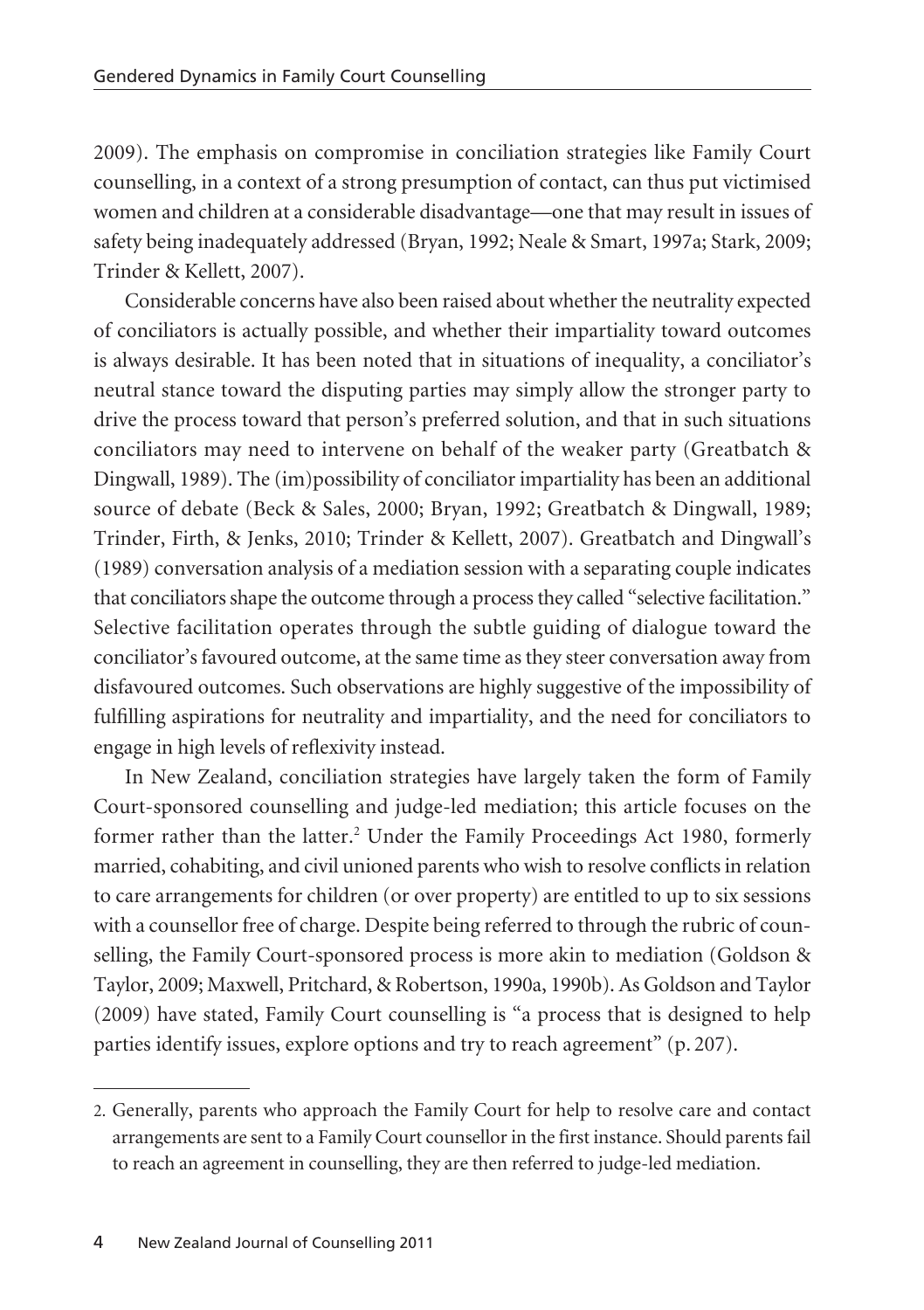According to Goldson and Taylor (2009), what sets counselling apart from mediation is the orientation of the practitioners involved: counsellors are expected to draw on "social science theories relating to family systems, child psychological development, and attachment" (p. 207). However, Family Court-sponsored counselling is not, and was never intended to be, a replacement for couples therapy. Accordingly, there is an everpresent potential for ambiguity over the purpose and possibilities of Family Court counselling, something that can introduce a level of confusion and tension into the process for disputing parties because some of them inevitably come to counselling with expectations that the counsellor's orientation will be derived from therapeutic rather than quasi-legal interventions.

While not prescribed in law there is some evidence to suggest that many Family Court counsellors begin their interventions with separated parents by conducting one-to-one meetings with each parent.3 It is not mandatory, however, for Family Court counsellors to use these one-to-one sessions to screen for domestic violence, even though it is a common feature of the relationships of many so-called high-conflict couples (Johnson et al., 2005; Kaspiew et al., 2009; Rhoades, 2002; Stark, 2009). For Henaghan (2007), this constitutes a significant flaw in the provision of counselling through New Zealand's Family Courts since it means that, in many instances, Family Court counselling may well proceed on the problematic assumption that violence and coercive power have not been a feature of the parties' relationship.

The next section begins with a description of our study before we move on to undertake a gendered analysis of counsellor-led conciliation. We suggest that gender enters into almost every dimension of the conciliation process, from the bodies of the actors to the nature of their interactions, and to the solutions advocated in ways that bolster fathers' power and serve their interests.

### **The study**

The women spoke about Family Court counselling in the context of a wide-ranging study that set out to examine the experiences of women in *dispute* with the legal system over care and contact arrangements for their children. The study therefore deals with a subset of post-separation parents, those for whom histories of parental conflict

<sup>3.</sup> Despite this recommendation, earlier research in New Zealand suggests that only 30 to 60% of counsellors conduct separate first interviews (Maxwell et al., 1990a, as cited in Henaghan, 2007, p. 281).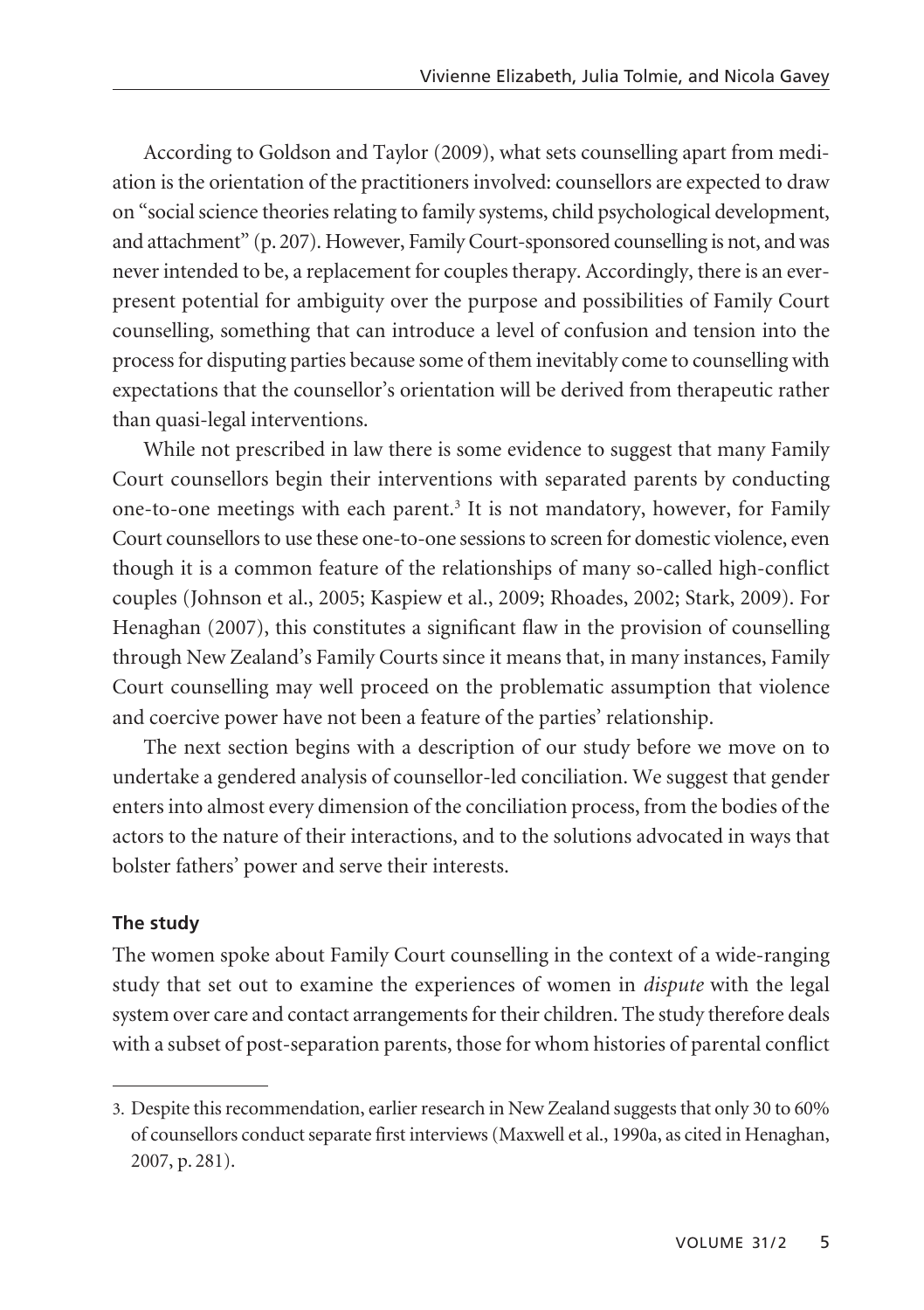and/or violence against women or children are prominent, a group that is overrepresented in family courts across the Anglo-West (Kaspiew et al., 2009; Trinder & Kellett, 2007). Participants were recruited for the study through two means: several joined as a result of snowballing (a sampling technique in which existing participants recruit additional participants from their personal networks), but the majority of participants joined following the publication of a story on our project in several free Auckland newspapers.

In all, 21 women were interviewed for the study between late 2006 and early 2008, although only 18 discussed their experiences of Family Court counselling.4 The semistructured interviews invited women to narrate their experiences of difficulties with negotiating care and contact arrangements for their children, particularly, although not exclusively, in relation to legal or quasi-legal processes. Most of the interviews lasted two hours, with some lasting three or more hours. All of the interviews were recorded and transcribed in full. This was followed by a thematic analysis of all of the interviews which, for the purposes of this paper, was directed at locating all references to Family Court counselling in the women's interviews and discerning patterns in this talk. In the discussion that follows, we draw on those women's accounts that most clearly illustrate our analytical points. In the excerpts we have used pseudonyms and altered minor details that might enable the identification of our participants.<sup>5</sup>

The 21 women who participated in the full study ranged in age from their late 20s to the mid 50s. Two were Mäori, 14 were Päkehä and 5 were white migrants from other Western countries who had conceived children with New Zealand men. Just on half of the group were either in receipt of the Domestic Purposes Benefit or on a low income, another seven were earning moderate incomes, while a few were in highincome employment. The women had been separated from the fathers of their children from one to 12 years, and their children ranged in age from 15 months to 14 years. In seven cases there had been a history of physical violence (male on female) prior to separation, and in two additional instances there had been non-physical abuse (for example, threats of violence and destruction of property).

<sup>4.</sup> As far as we know, none of the women in the study were seen by the same Family Court counsellor, so the comments they make refer to different counsellors. However, it is not possible for us to verify this because women had often forgotten the names of these people or, in quite a few cases, had seen several counsellors over time.

<sup>5.</sup> To further protect participants' anonymity, we have used different pseudonyms for the same participant in separate papers arising from this research.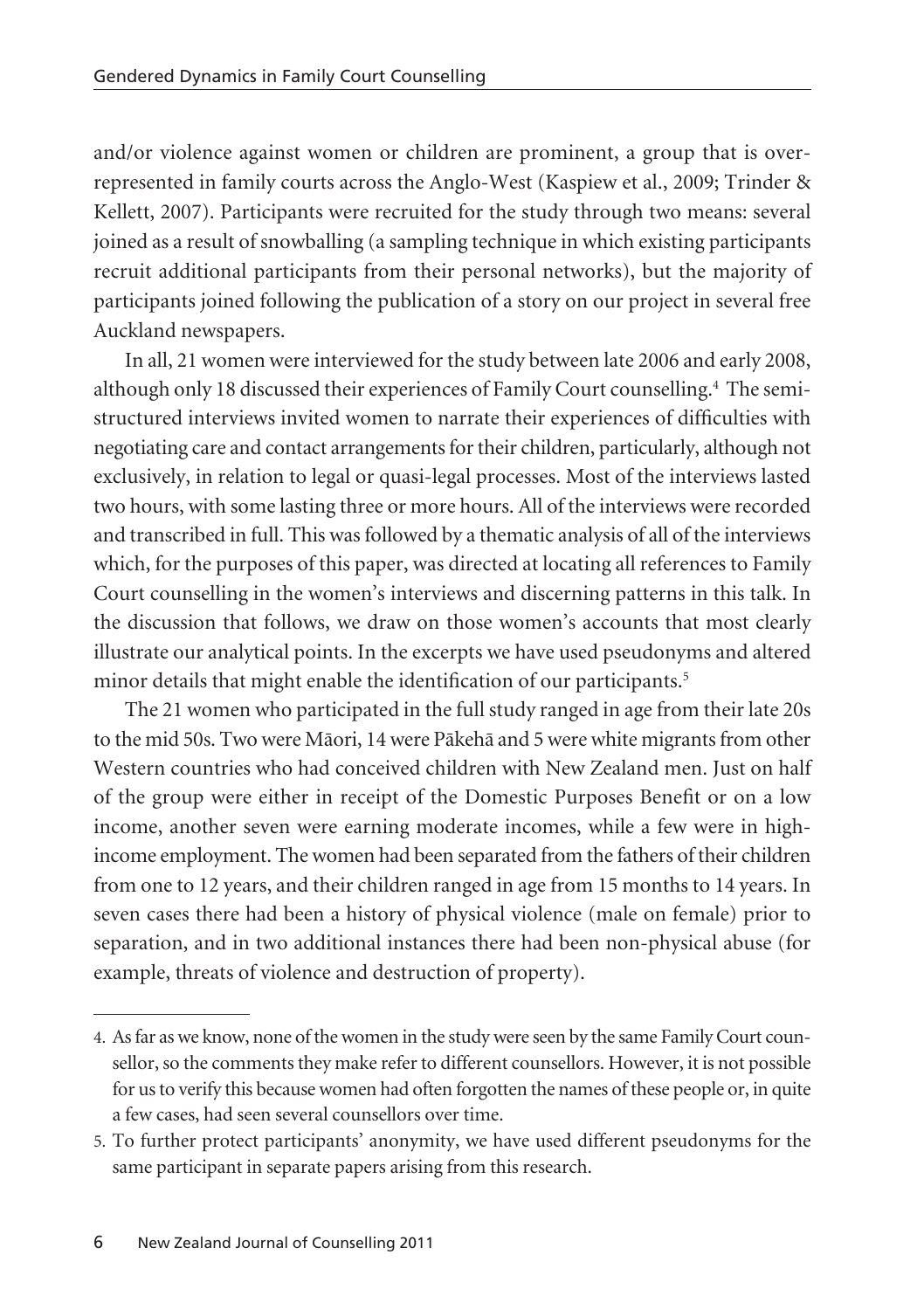#### **Women's experiences of Family Court counselling**

A minority of the 18 women in our study who had experienced Family Court coun selling spoke in positive terms about their contact with the counsellors: one woman spoke of Family Court counselling with her former husband as a positive experience because it initially improved communication between them even though this was a short-lived effect, and they had to resort to the court to resolve their dispute; another woman indicated that her experience in the Family Court counsellor's office had been satisfactory, but the intervention had not generated a care plan, which left her feeling frustrated, and another four women spoke of feeling validated by the counsellors' acknowledgement of their former partners' coercive tactics. Significantly, this acknowledge ment was conveyed to the women in after-session, one-to-one discussions out of the earshot of the fathers concerned and, in several cases, following conciliation sessions in which the Family Court counsellor had allowed the fathers to engage in sustained verbal attacks. In all six of these cases, the counsellors involved were women. However, the majority of women in this study who had participated in counsellor-led conciliation spoke about it as a "waste of time," largely because the intervention not only failed to produce a settlement of the dispute, but also failed to improve their relationships with the fathers of their children and, in some instances, actually entrenched the conflict through inflicting further harms. More specifically, the women were highly critical of what they saw as the counsellors' pretensions to gender neutrality and impartiality. It is this criticism that we pick up on and examine below.

It was clear from our participants' comments that the gender of the counsellors was significant and operated in complex and unpredictable ways to generate perceptions about a lack of counsellor neutrality. We want to illustrate this complexity through comments made about male counsellors, before looking at some of the comments made about female counsellors. Five of our participants had seen a male Family Court counsellor, 12 had seen a female counsellor, while the sex of the other counsellor seen was not made clear.

All of the women who met with male counsellors thought they operated from a "male perspective" and were thus biased against them. To examine this claim in more detail, we want to discuss two cases in some depth. Barbara and her former husband, Bill, sought assistance from the Family Court following a heated argument that precipitated the breakdown of a long-standing contact arrangement when their daughter, Lily, was around five. Barbara's marriage to Bill had been characterised by escalating verbal abuse and threats of physical violence, which prompted Barbara to leave when Lily was 2½ months old in order to protect her from exposure to conflict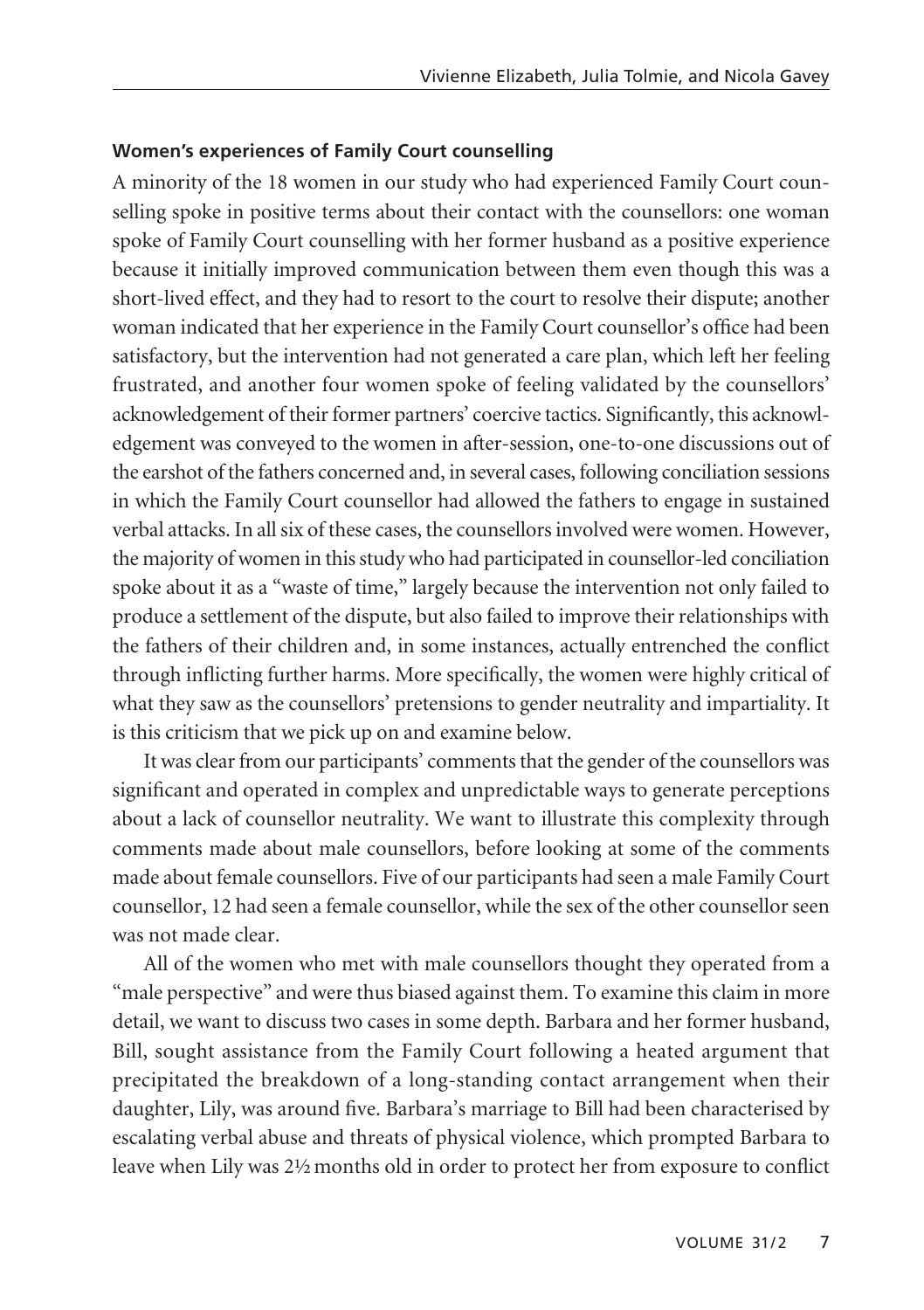and violence. On separation, Barbara sought and obtained a Non-Molestation Order (an early version of a Protection Order); she later agreed to have this order uplifted so that Bill could remain in New Zealand and Lily could have an ongoing relationship with him. However, Bill's continuing abusive propensities, as well as his lack of insight into Lily's physical, psychological and emotional needs, caused Barbara to remain highly protective of Lily's wellbeing; she supervised Bill's contact with their daughter.

About the choice of a Family Court counsellor, Barbara said, "I chose to be PC and go for a male counsellor." She went on to say, "I thought I was being fair by doing that." What remains unspoken here is the notion that Bill might have perceived a female counsellor to be biased against him as a result of a presumed bond of solidarity between Barbara and the female counsellor. Barbara strategically chose a male counsel lor because she thought negotiations with Bill might go more smoothly; a male counsellor would remove any possibility of Bill claiming that power was unfairly skewed against him in the counselling sessions. Barbara's choice, however, should not be read as an indication that she thought counsellors would simply side with their own gender. Barbara made other comments that indicated that she believed counsellors would be motivated by what was right and just under the circumstances:

Barbara: *I stupidly thought that he [the counsellor] would see everything that I saw about Bill, that he was this, you know, this person that had the wrong idea, the wrong end of the stick totally and should be treating me with a bit more respect. But I didn't find that was my experience.*

Because of this expectation, Barbara did not anticipate that the counsellor might draw on different notions of what was just and right and that she would experience these different notions as an expression of gender solidarity with Bill:

Barbara: *…we'd had the first two sessions, I think the first one he [the counsellor] was, you know, talking about how Bill had been denied participation in his daughter's life and I was sort of, you know, "Do I bring the violins out?" And it was that sort of session. The second session was basically, when are you going to agree to let Bill have Lily? All it came to was "Okay poor Bill here has missed out on so much of his child's life already," you know the violins came out, you know it's about "he's missed out on all this" and even to the point of, you know, it did disregard totally the way that he treated me. That's never, it's like, "Oh well, we've been there and done that. You've gone through that. You're apart now. We know he's like this, but never mind, he's her father."*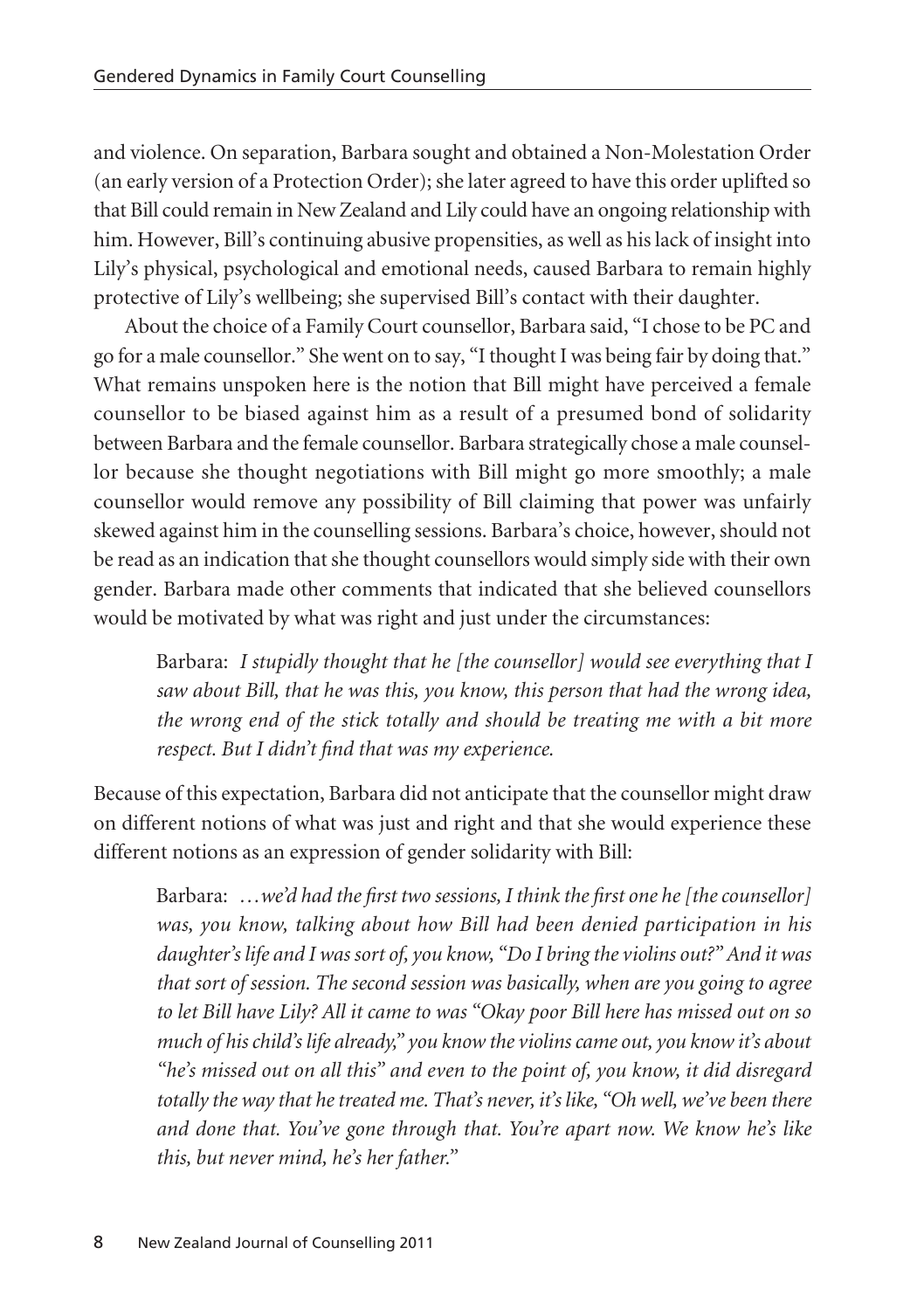Barbara came to question her choice of a male counsellor because of what she perceived to be a strong alliance between the counsellor and Bill that resulted in her being put under considerable pressure to concede to longer periods of contact time that would be unsupervised; Barbara thought this was not in Lily's best interests.

Valerie's account of Family Court counselling also revolves around perceptions of solidarity between male counsellors and fathers that exacerbated pre-existing inequalities between Valerie and the father of her child, Vaughan. The mother of a young child, Valerie was experiencing considerable levels of distress over care and contact arrangements. However, as a migrant to New Zealand, Valerie lacked a good network of social support. To this end, she sought individual counselling with Malcolm. According to Valerie, she openly talked with Malcolm about her relationship history (which had involved her partner's broken promises at moments when Valerie was physically incapacitated and caring for their newborn) and her psychological vulnerabilities, including her sense that she did not feel like she had a voice. Shortly after she began counselling with Malcolm, Valerie's ex-partner, Vaughan, was referred to him for Family Court-sponsored counselling. When Malcolm was asked by Valerie whether this represented a conflict of interest, he reportedly downplayed any potential difficulties and pointed out that they had only met a couple of times. The Family Court counselling sessions went ahead. Despite promising Valerie that her sense of powerlessness with respect to Vaughan could be managed through a shuttle approach, if necessary, Malcolm actually pressured Valerie into participating in joint sessions, and then pressured her into accepting an unsupervised contact arrangement even though she remained concerned about Vaughan's willingness to keep their infant child safe:

Valerie: *I was just on the edge of my seat and I was going, "I want to leave. You said that we could be counselled separately." And the counsellor said to me, "You can't leave because if you leave the court will send you back for enforced counselling." And I said, "You said that I could leave. You said that at any stage I could leave." And he said, "No, this is best for your child." …And I was too scared to leave then, so I just had to sit and wait it out.*

*And there was just this barrage, like the counsellor said to me again, "Alright why can't Vaughan have contact, if Vaughan says that he won't do all these things—" Because I said, "Well I've got concerns about his cannabis use, about this, and about that." I found Jono [her son] with a tin of cannabis, playing with a tin of cannabis. So I said, "I've got all these concerns." And he went, and it was like he just wanted to get it all wrapped up you know so he could just tick that box, right these two are*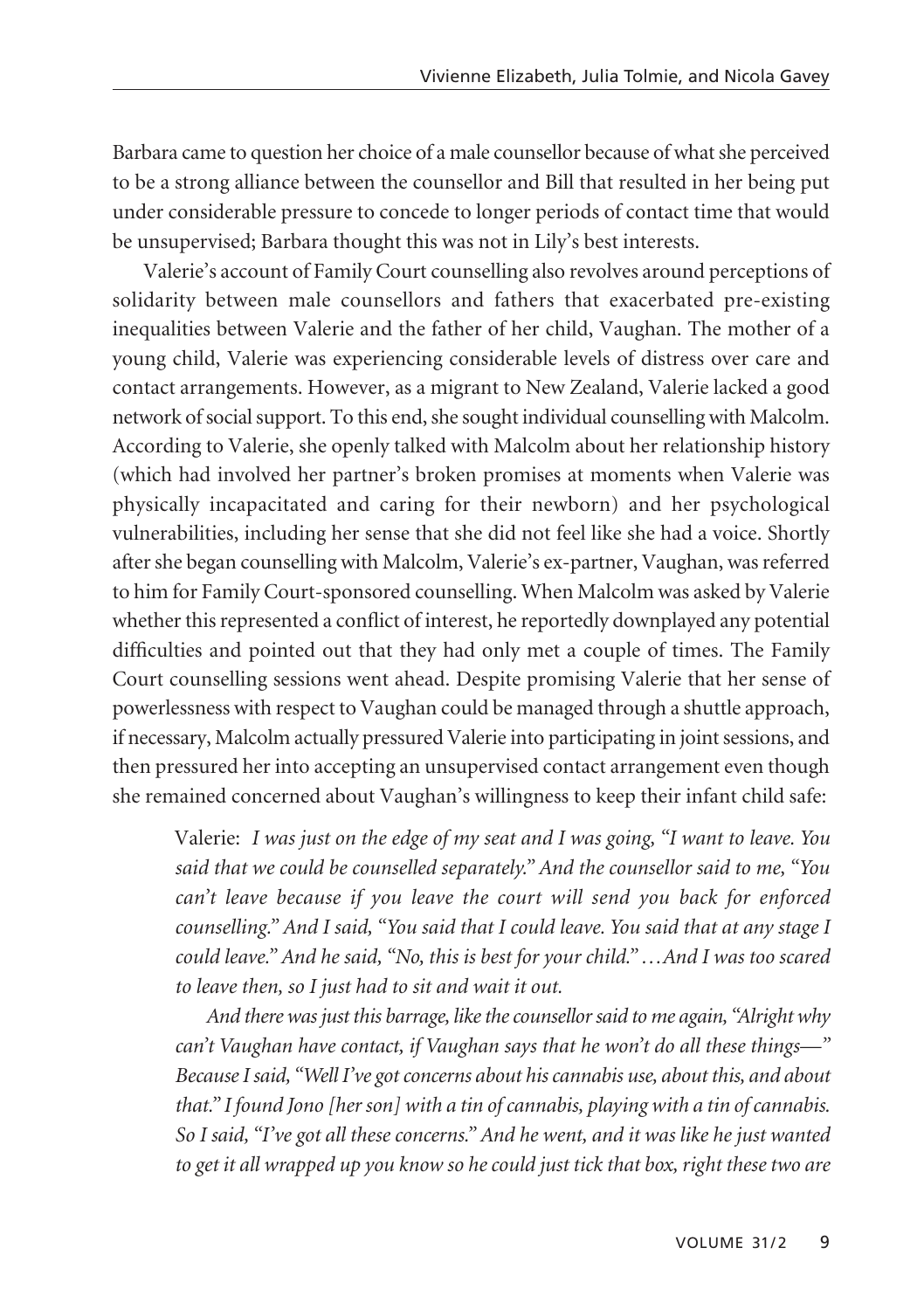*done…I said, "Are you saying that I have to take Vaughan's word for it, if he says he's not going to do any of this stuff, I just have to go, okay?" And he said, "Yeah, that's it. You just have to accept it and give it a go."*

On the basis of her interpretation of this exchange as an egregious example of genderbased solidarity between the counsellor and her former partner that operated to intensify her sense of vulnerability and powerlessness, and to undermine her position on Jono's safety needs, Valerie cautioned other women against working with male counsellors:

Valerie: *I couldn't believe it, I don't know, I think it must be like the dynamics of two men. Which is another thing that I would say for women, if you're going to counselling, see if you can get a woman counsellor. It might not make that much difference, but I never again would have a man.*

What then of our participants' experiences with female counsellors? Were these similarly characterised by gender-based solidarity, this time between our participants and the counsellors concerned? The simple answer to this question is no. The women in our study who saw female Family Court counsellors, by and large, told stories of female counsellors who appeared to guard against accusations of gender-based solidarity through taking a male perspective and through high levels of tolerance for performances of aggressive masculinity. Such was the case for Donna, a woman who had disclosed a history of male partner violence to the counsellor:

Donna: *My first session was kind of okay, and I kind of outlined the violence, the bullying kind of style that Dave has had. And then we had to do one together and it was a really bad experience. …She allowed him to speak to me, I thought, in a way that was completely unacceptable and rude and sarcastic in that kind of an environment.*

Donna attributed the counsellor's failure to establish appropriate protections around her former partner's conduct as "trying to hook him in" and "wooing him into her confidence." Yet the counsellor's orientation to the establishment of a relationship between herself and Dave—arguably a strategy to compensate for any perception of gender-based solidarity between the counsellor and Donna—meant that she failed to censure Dave's aggressive acts, permitting him to re-victimise Donna within the counselling session.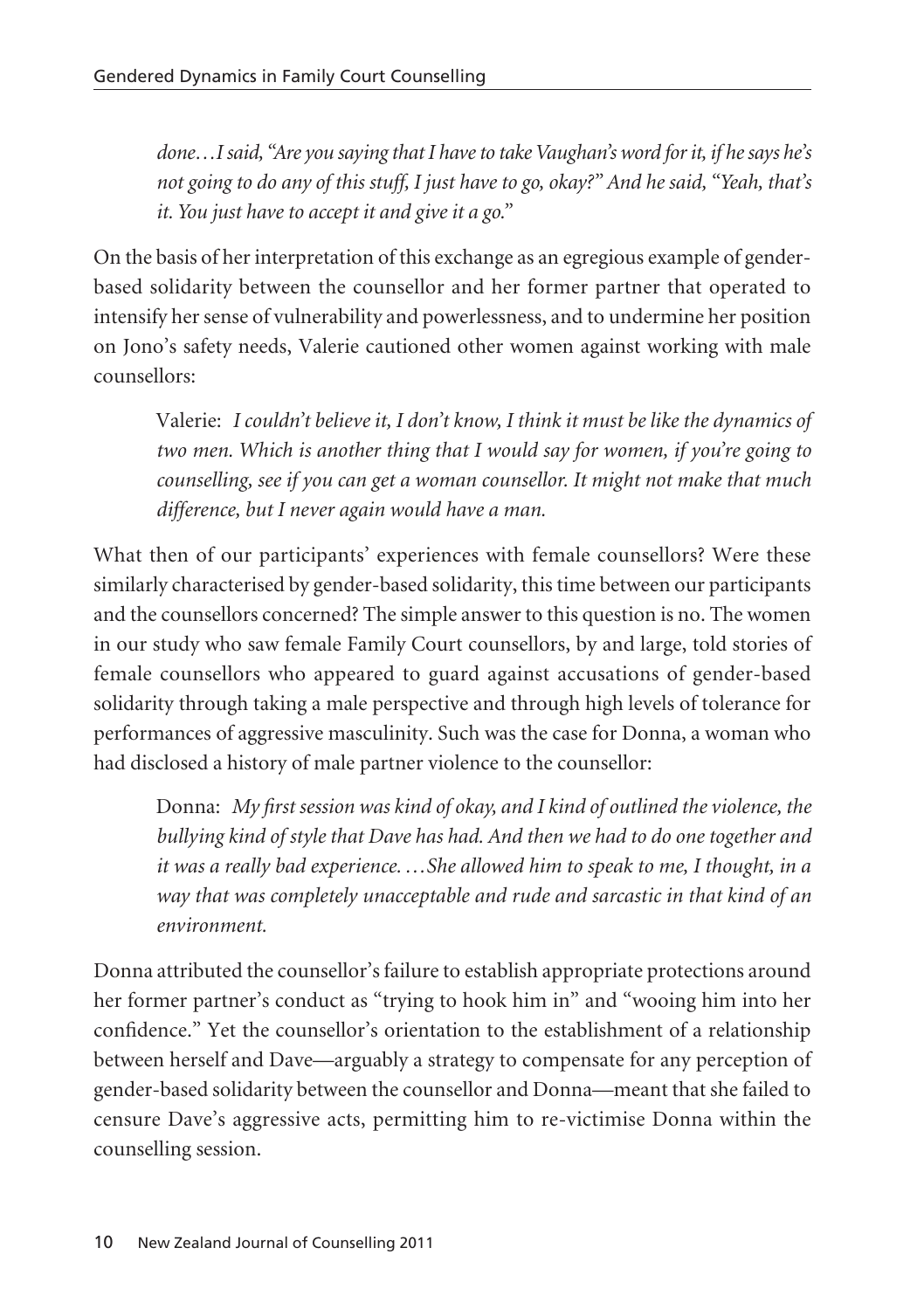Donna's experience of a counsellor's failure to manage conduct within joint sessions was not an isolated one.6 Keera and Nina both participated in Family Court counselling sessions that exposed them to the wrath of their ex-husbands because the counsellors were unable or unwilling to authoritatively demand reasonable and respectful behaviour within the session. For instance, Keera described an interaction with the Family Court counsellor after one counselling session in the following manner:

Keera: *…we got um these stupid counselling sessions where at the end of them all the counsellor actually said to me, she said, "How did you cope with those?" And I said, "What do you mean?" She said, "I kept on wanting to rescue you from those tirades." And I said, "I coped because I've heard it all before, it was just the same stuff coming out."*

Interviewer: *Can I just clarify (Yeah), Kevin was able to engage in tirades against you in the counselling sessions (Yeah) and the counsellor didn't stop them?* Keera: *No.*

It should be obvious that a counsellor's failure to place limits on verbal aggression operates to condone this manner of exercising power, including outside the counsellor's rooms. This failure might simply be an outcome of a counsellor's lack of skills in conflict management and/or in the identification of domestic violence (suggesting the need for better training in these areas). Alternatively, it could represent a counsellor's lack of critical reflexivity and ability to see through cultural excuses for these forms of masculine power that seek to produce women's compliance.

The tolerance counsellors displayed toward fathers' aggressive behaviours in counselling sessions was matched by displays of tolerance for histories of violent actions and/or risky behaviours (for example, heavy alcohol and drug consumption). For instance:

Hannah: *We didn't have many meetings with her [the counsellor], maybe four (mm) altogether. A couple of them were one-on-one, but we also had the two with*

<sup>6.</sup> Others spoke about Family Court mediation, as opposed to Family Court counselling, in similar ways. For example, Irene spoke about going into a state of shock during mediation sessions between herself and her violent ex-husband: "I was in mediations with him, but after an hour of sitting with him I'd be shaking and freezing cold because I'd just go into shock, and I'd be having to sit with this man and listen to this over and over and over and over again."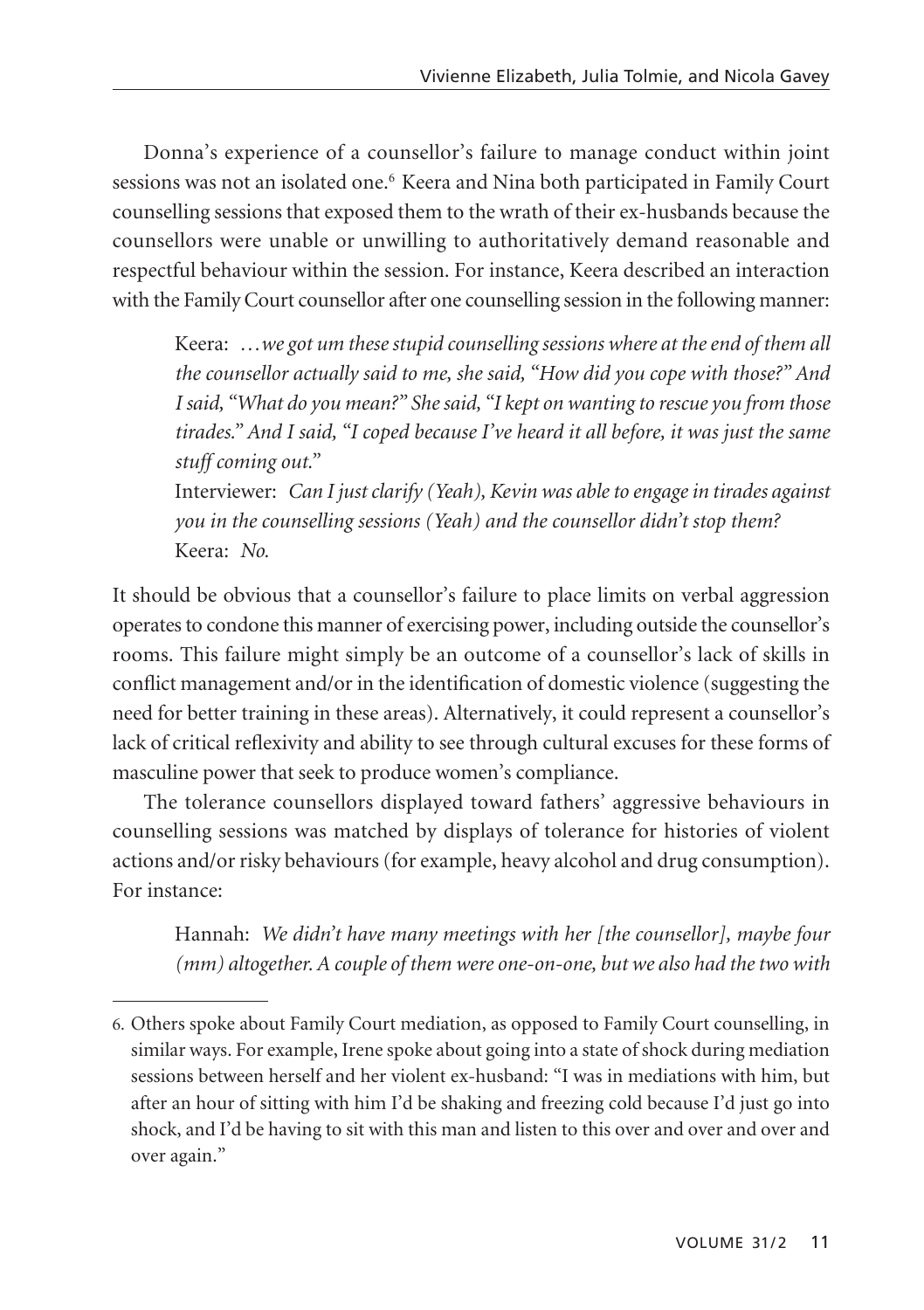*two of us together and at the end of which she said to me I should give him time to restore his confidence in me. I said, "Have you listened to anything I've said?"* Interviewer: *Why would he need time?* Hannah: *I said, "It should be the opposite surely," because the thing is that he had an affair behind my back. The usual story, you know.* Interviewer: *Right and that's what precipitated—?* Hannah: *The separation eventually, yes.*

In this interaction, the counsellor chose to foreground a one-off threat, made by Hannah, to deprive Hamish of access to their two daughters during an argument immediately following the revelation of Hamish's affair, rather than foregrounding Hamish's history of sexual indiscretions, absentee fatherhood, and financial control. In so doing, the female counsellor produced a one-sided reading of relational breaches of trust and a one-sided requirement for relational repair work.

However, counsellor tolerance of past displays of men's power and neglect was not limited to female counsellors, suggesting that this form of tolerance might have additional roots, for instance, in a family law system that emphasises *settlement* and defines settlement in terms of the extensive involvement of fathers in the lives of their children except where there is credible evidence of extreme violence (Elizabeth, Gavey, & Tolmie, 2010; Smart & May, 2004; Tolmie, Elizabeth, & Gavey, 2009; Trinder et al., 2010). The example below, which describes an encounter with a male counsellor, illustrates this point:

Lisa: *…it was just a complete waste of time. I wanted to talk about how Luke [the father] was going to address the issues of his anger and his violence and his drinking and he [Luke] didn't want to obviously talk about that or acknowledge any of those problems.…And I was just, "Oh my God, I'm not going to not talk about these things because I'm not going to let you come around to my house and see our baby when you haven't tried to, um, do anything to help yourself."…And then the Family Court counsellor is just like well, "Yes, why don't we just, you know, bypass all that stuff and just brush all that under the carpet."*

Interviewer: *The counsellor wasn't interested in it?*

Lisa: *No, not at all. And he would just say, "Why don't we, you know, make some plans for the future and not talk about the past because that's not really relevant any more. It's about how you're going to, you know, get on with each other in the future and for the child, and blah-blah-blah." He just wanted to say they've made this arrangement, sign off on it, blah-blah-blah.*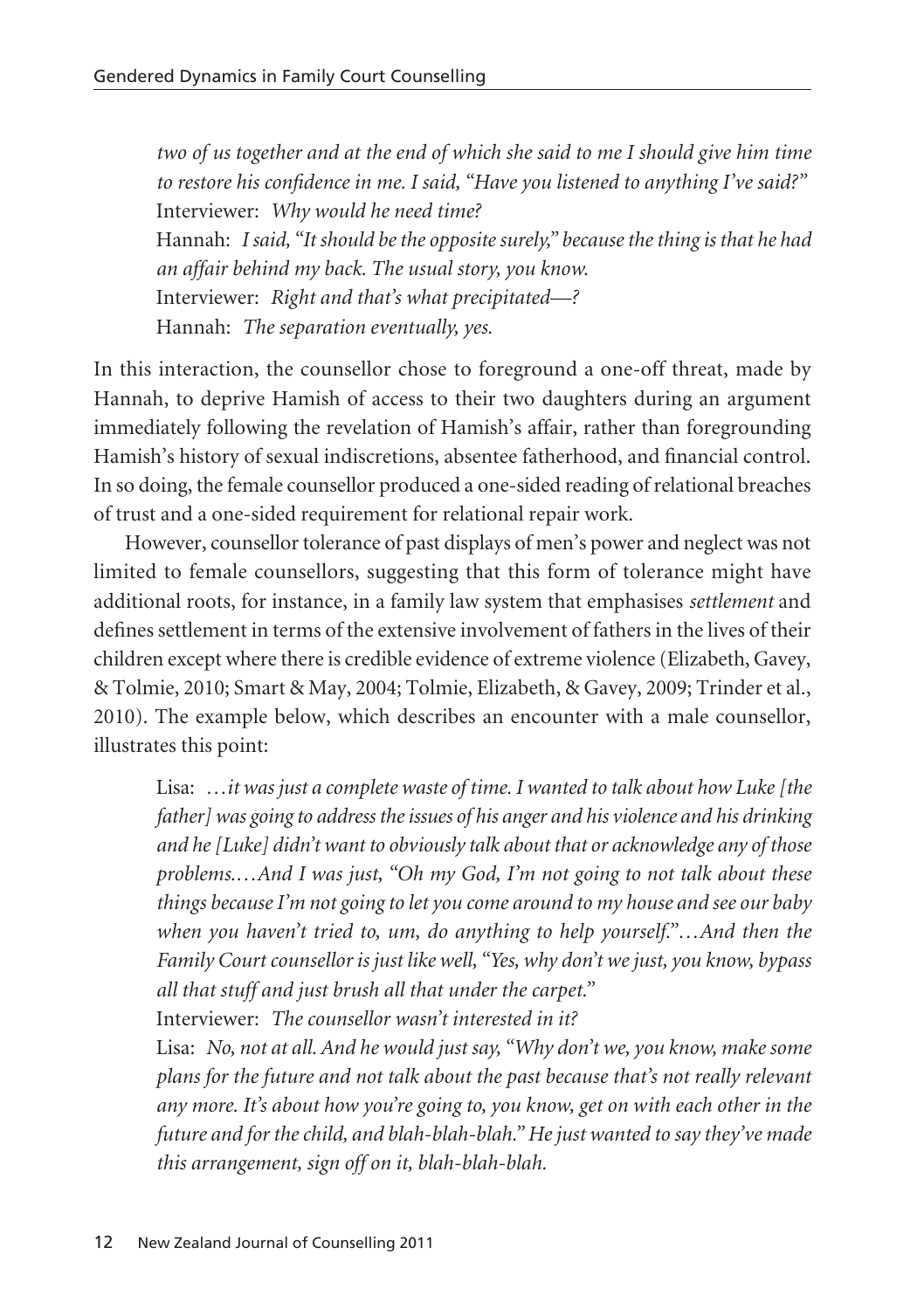As Lisa's comments suggest, women in our study often experienced the counsellors' pressure to reach an agreement as a negation of their concerns about the safety of their children with the fathers involved, and hence as a negation of what they believed was in their children's best interests. Yet this negation within conciliation sessions has gendered implications: it serves to increase the power of men, enhancing their bargaining positions, and laying open the possibility that women will be seen as the obstructive party.

A counsellor's gender did seem, however, to play a key role in several stories women told about the disdain with which their former partners treated female counsellors:

Donna: *If she'd been a kind of power broker in some way he would have respected her. If she'd been a man he would have respected her. If she had been young he might have respected her. If she had kind of a reasonably dynamic presence to her, but she had none of those things. …She was of low status, and so he just treated her like shit.*

Counselling is, of course, feminised in other ways: it is based on personal revelations, a practice that is stereotypically linked with women rather than men. The following comment is highly suggestive of the implications of Family Court counselling for men at the level of their identities, such that they may be unwilling to fully embrace the possibilities afforded by counselling conciliation:

Amber: *…then he [her ex-husband] started to come to the understanding that counselling wasn't going to work for him, he wasn't going to go to counselling because he was a man and what was he doing putting his feelings out in front of me, you know?*

If the gender of the participants in Family Court counselling is laden with implications for the micropolitics of relationships, so too are the solutions apparently favoured by counsellors. With two notable exceptions that were due to recognised histories of violence, the women in our study indicated that all of the counsellors they saw endorsed high levels of father-child contact and, in some instances, were overtly in favour of equal shared care arrangements. Each of the following two accounts points to the way the counsellors' orientation to Family Court work had been shaped by particular contemporary notions of appropriate post-separation parenting arrangements.

As has been well documented, the construction of appropriate post-separation parenting is a site of highly contested gender politics (Boyd, 2003, 2006; Elizabeth et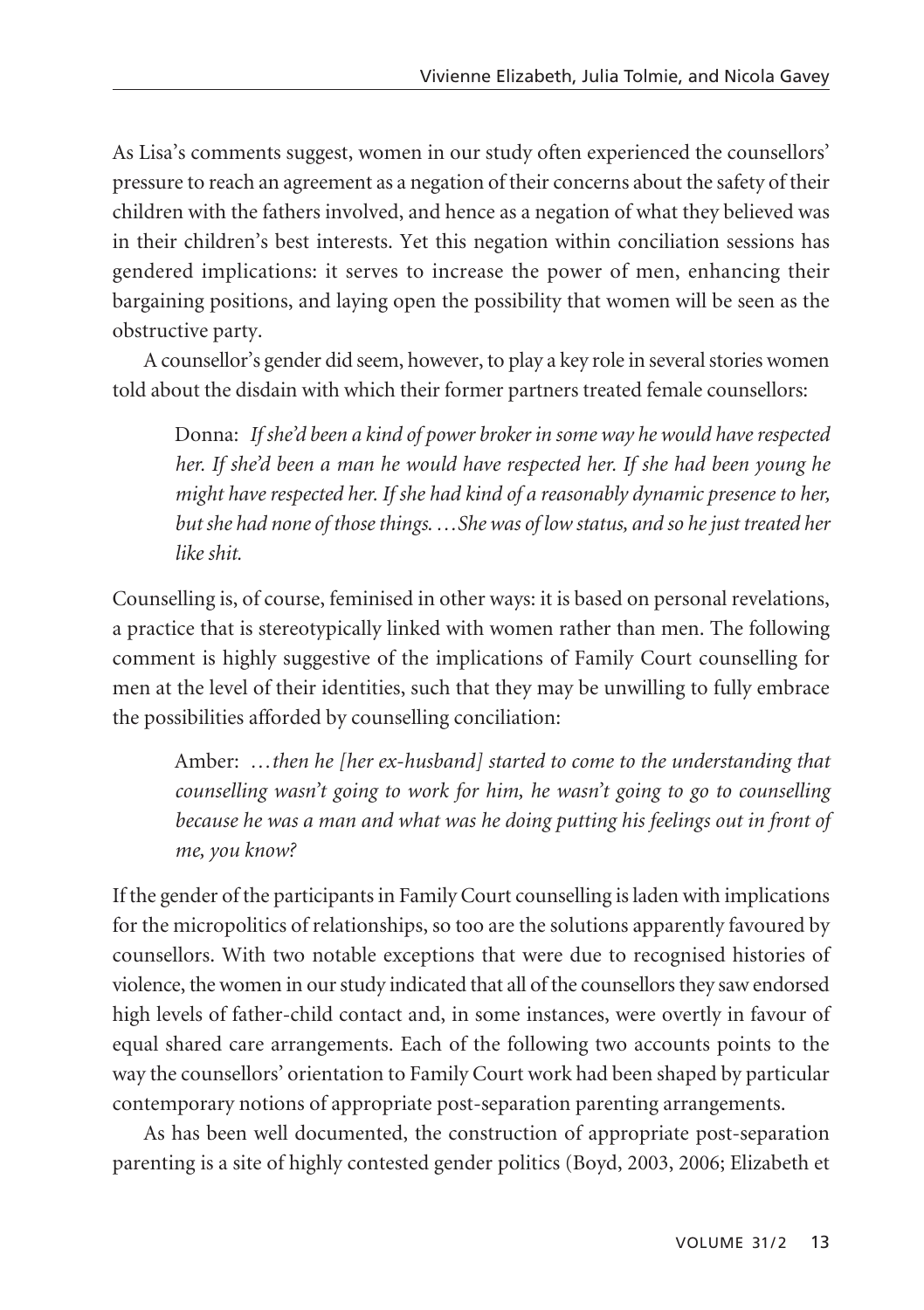al., 2010; Kaspiew et al., 2009; Smart & Neale, 1999; Tolmie, Elizabeth, & Gavey, 2009, 2010, in press; Wallbank, 2007). Almost inevitably this means that the counsellors' orientation to post-separation parenting arrangements bolsters one construction of appropriate post-separation parenting arrangements at the expense of alternative constructions, while it simultaneously bolsters the interests of one party to the dispute at the expense of the other. In a moment characterised by high levels of support for generous contact provisions, and even shared care, it is highly likely that it is the fathers' interests, and power, that will be strengthened.

In the first of these two accounts, Felicity (a Mäori woman) ended up with a 60/40 care arrangement with the father (Frank, a Päkehä man from an affluent background) of their nine-month-old child (Dan), despite concerns about the safety implications for Dan of Frank's mental health problems and regular use of cannabis. Felicity describes the counselling process that led to this agreement:

Felicity: *…and he [the counsellor] clearly, you know, said to us that Frank would get 50/50 access if he went to court. …Because we were already arguing about you know custody and how we would do that, that's when the counsellor said, "No. Frank is able to have 50/50. He'll be given much more. Men have greater access to their children." And he was, you know, very young this counsellor, and I believed him.* 

According to Felicity's account, the counsellor's (mis)information operated as a coercive determinant of the care and contact arrangement that she and Frank reached through Family Court counselling.

Notably, Felicity's story reveals what Belinda called "an ideological commitment" among some counsellors towards equal shared care. In Belinda's case, this manifested itself, among other ways, in the counsellor's description of Belinda's preferred parenting arrangement, which was based on the model of a primary parent and a regular contact parent, as "old-fashioned," a term that served to pathologise and thereby marginalise her preferred arrangement:

Belinda: *…what happened is she got us to outline what our ideal scenarios would be and I said that my scenario was that Cassie, my daughter's, primary home was with me, and then she had regular contact with her father. And Barry's model was that our daughter has two homes, one with him and one with me and that she spends equal time in both. So I had this you know, what is supposedly an "old fashioned" idea of kind of me being the primary caregiver.*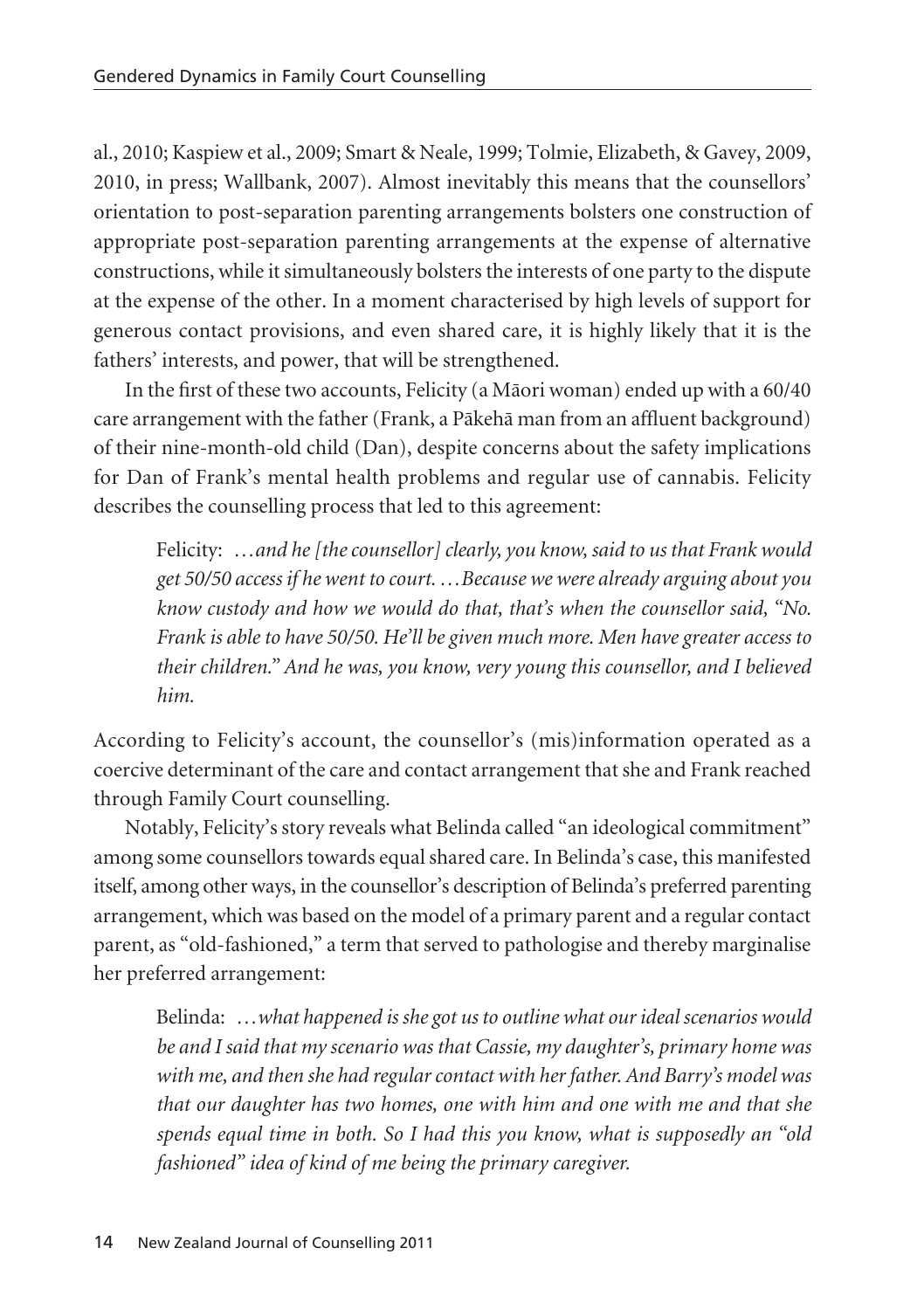Later, Belinda elaborated on the counsellor's preferences:

*It was like there was some kind of manual, prescriptive manual, that they had about how post-separation contact between parents had to be managed.*

Given that Belinda's former partner was seeking a shared care arrangement (which Belinda did not think recognised their past parenting practices or Cassie's needs at that point in time), the counsellor's overt support for a particular model of shared care (that is not legislated for) is a clear example of counsellor partiality. But it is partiality that partakes in gendered battles over post-separation care arrangements, both at the micro-level of a gendered contest between Belinda and Barry, and a more macro-level of a gendered contest over equal physical shared care. Furthermore, it is an additional example of the way in which Family Court counsellors wield power within conciliation sessions; by constructing the ideal post-parenting pattern of care and contact, counsellors buttressed the more overt power that they reportedly exercised through applying (gendered) pressure on parents to resolve their disputes.

## **Discussion and conclusion**

Our findings raise important questions about the gender neutrality and impartiality of Family Court counsellors as conciliators, which in turn raise important questions about how power is distributed between mothers and fathers and the extent to which decisions made during Family Court counselling are truly the result of a consensus between the parents. While the women in our study reported a number of examples of what appears to be gender-based solidarity between male counsellors and fathers, somewhat unexpectedly female counsellors did not establish relations of solidarity between themselves and mothers. In fact, the opposite seems to have been the case: female counsellors often seemed to compensate for perceptions of gender-based solidarity by tolerating men's aggressive behaviours within counselling sessions. The women in our study also produced numerous accounts of counsellors applying pressure on mothers to agree to contact arrangements that the mothers felt were unsafe for their children. Such pressure worked in tandem with counsellor tolerance of past harm and neglect, to further fathers' interests at the expense of the ability of the mothers in our study to fulfil their moral (and legal) obligations to protect their children from harm (Elizabeth et al., 2010).

The findings of our study are in keeping with Penelope Bryan's (1992; see also Beck & Sales, 2000) 20-year-old critique of divorce mediation, in which she argued that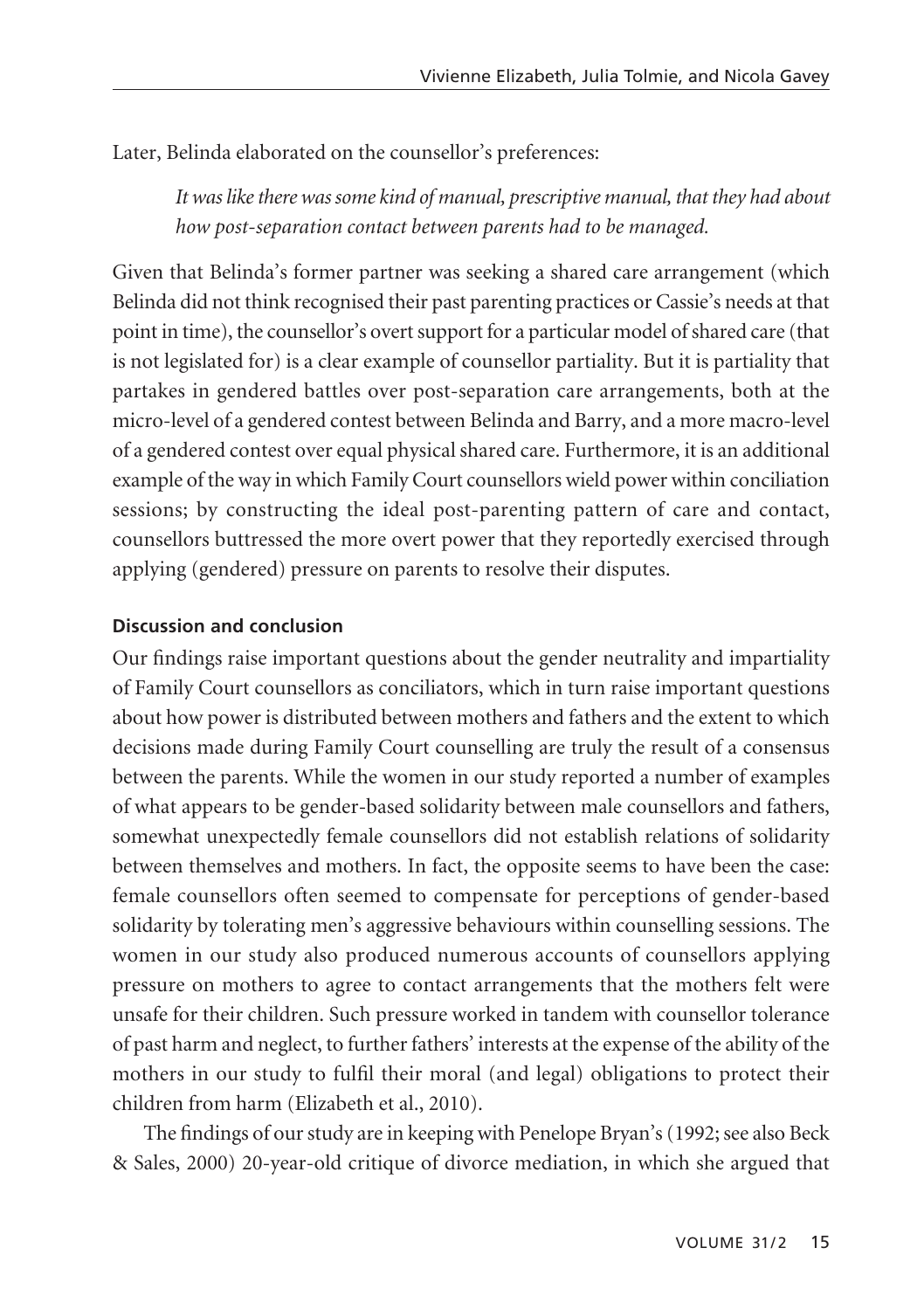divorce mediation typically worked against the interests of women because they had access to fewer sources of power than men, and as a consequence were more likely to "agree" to financial and child care arrangements that favoured men. Furthermore, in an echo of Fineman (1988), Bryan pointed out that divorce mediators frequently favoured joint custody awards, a stance that is more likely to be articulated by fathers (and fathers' rights groups) than mothers.

Our findings are also in keeping with the more empirically based findings of Elizabeth Trinder's research on in-court dispute resolution in the United Kingdom (Trinder et al., 2010; Trinder & Kellett, 2007). Trinder's examination of in-court conciliation processes combined a longitudinal quantitative survey of parents who had used in-court conciliation services (Trinder & Kellett, 2007) with conversation analysis of in-court conciliation sessions to examine, in detail, the interactions between conciliators and parents (Trinder et al., 2010). It is important to note that there are significant differences between the system of in-court dispute resolution in the United Kingdom, which is based on a one-hour, one-off intervention with post-separated parents (see Trinder & Kellett, 2007), and New Zealand's system of Family Court counselling. Nevertheless, there are good reasons to suggest that there may be similarities in the ways in which conciliators handle the process of dispute resolution in the two countries, not least because of the prominence both legal systems attach to father contact and to settling disputes without litigation whenever possible.

Trinder and Kellett's (2007) survey with parents found that a majority (60%) reported that in-court conciliation meetings "had been very tense and unpleasant" (p. 329). Such sentiments were stronger among resident parents (who are over whelmingly mothers), who reported "less choice about entering the process, more anxiety beforehand, more tension in the meeting, less able to say all they wanted to and more likely to report being pressured into an agreement by their ex-partner" (Trinder & Kellett, 2007, p. 329).

In more recent work, Trinder et al. (2010) demonstrated that in-court conciliators routinely ignored, reframed, and rejected the allegations that resident mothers made about domestic violence, and other sources of risk or harm, such as alcohol or drug abuse, a finding that is remarkably reminiscent of Greatbatch and Dingwall's (1999) findings a decade earlier. As Trinder et al. (2010) showed, conciliators marginalised safety concerns through a range of strategies: they failed to seek further information that might have helped to determine the salience of allegations; they closed the conversation down by changing the topic; they downplayed the seriousness of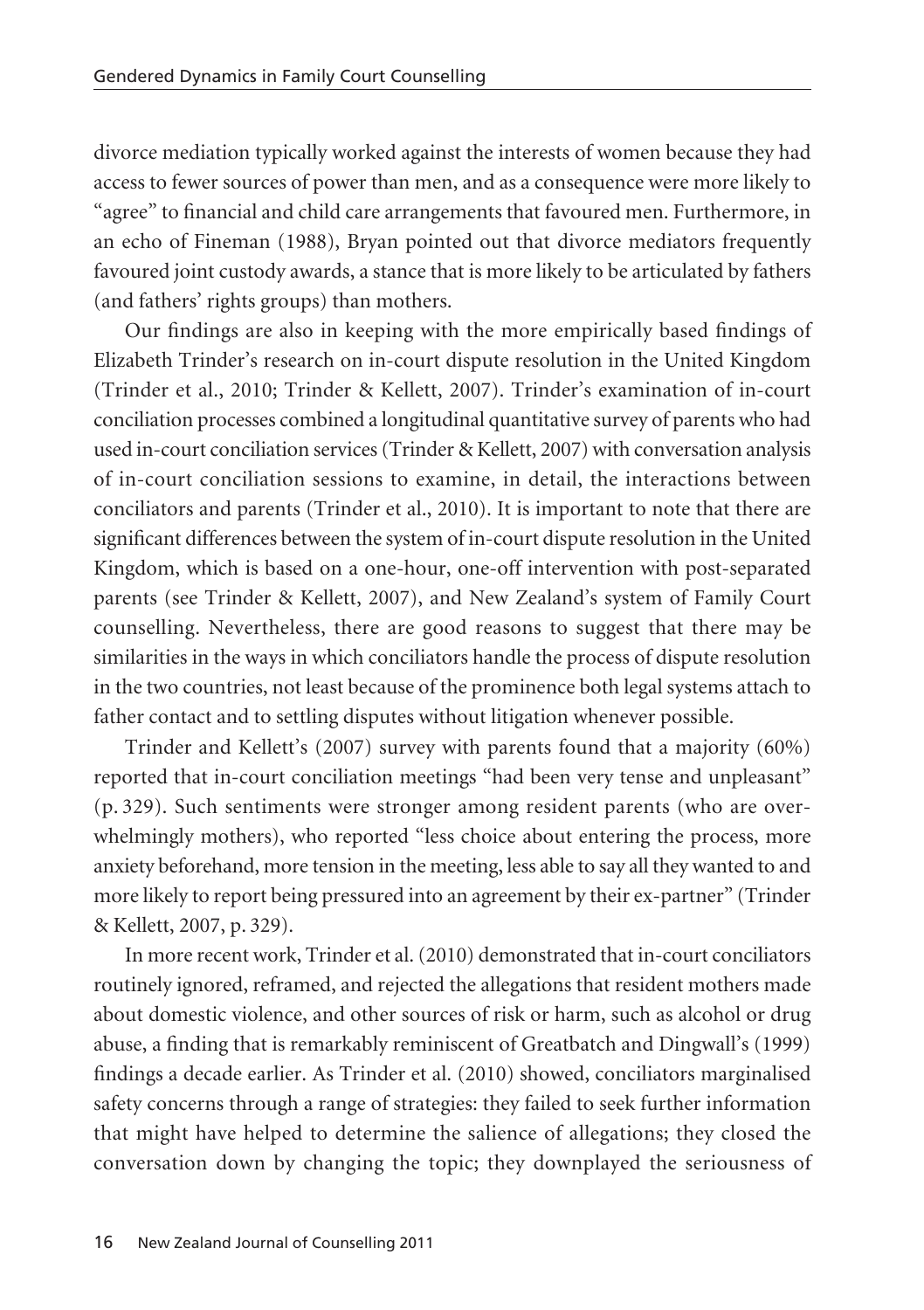allegations through normalising the behaviour under scrutiny and/or by historicising it; and they overtly contested the veracity of the allegations, despite a lack of evidence to support their sceptical position. As a result, conciliators failed to address the safety needs of mothers and children, a failure that had been noted over ten years earlier by Greatbatch and Dingwall (1999).

Many of the processes identified by Trinder et al. (2010) were clearly at work in the descriptions of Family Court conciliation provided by the women in our study, a finding that is more worrying in the New Zealand context because of the generous time provisions afforded to counselling-conciliation in this country. The women in our study also spoke about their concerns over violence, alcohol and drug abuse, and/or poor parenting skills, being marginalised as Family Court counsellors attempted to steer conciliation sessions toward a care and contact agreement that not infrequently represented fathers' wishes. In reflecting on their experiences, it is hardly surprising that many of the women in our study thought the Family Court counsellors (both male and female) operated from a male perspective. Or, to borrow from Holland, Ramazanoglu, and Sharpe (1998), the Family Court counsellors that the women encountered appeared to act as if they were "male-in-the-head": they drew on a hegemonic ideal of post-separation parenting arrangements that is based on extensive father-child contact, if not equal shared time.

The propensity of Family Court counsellors to centre fathers' interests as if they inevitably coincided with children's interests is undoubtedly compounded by the "settlement ethos" (Smart & May, 2004, p. 355) that pervades family law across the West. As Trinder et al. (2010) showed, the settlement ethos contributes to the marginalisation of mothers' concerns and leaves children unnecessarily exposed to the risk of harm. Yet, just as significantly, the push to generate an agreement represents a missed opportunity for improving the relationship between parents by properly addressing issues of harm, hurt, betrayal, and loss (Smart & May, 2004; Smart & Neale, 1997). This despite the fact that the importance to children's wellbeing of amicable post-separation relations between parents has been well documented (Bruch, 2006; Emery, Otto & O'Donohue, 2005; McIntosh & Chisholm, 2008). Rather than allowing the original therapeutic ethos of Family Court counselling to be subverted by the rush to produce quantifiable results in the form of care and contact agreements, a recentralisation of the ethic of care, as recommended by Neale and Smart (1997b) over a decade ago, would reconstruct the role of the Family Court counsellors in ways that would enable them to avoid some of the pitfalls we have identified herein. Of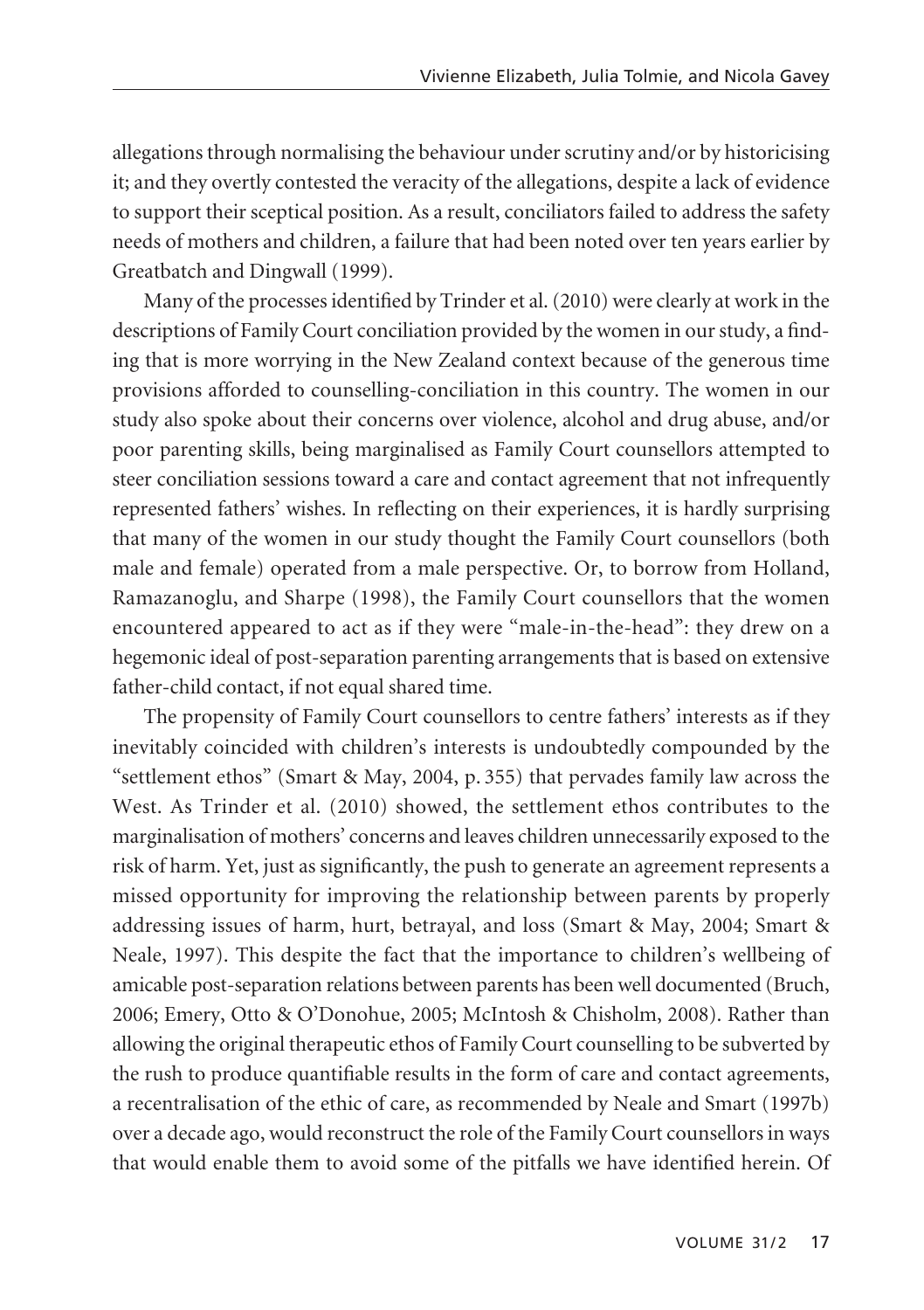necessity, such a move would need to be complemented by the widespread uptake of professional education in gender power relations as these relations play out between former heterosexual partners in the context of Family Court counselling.

#### *Acknowledgements*

We would like to thank a range of people for the various contributions they made to this article over time. First and foremost, we are grateful to the women who chose to share often painful stories about personal aspects of their lives with us. Without their willingness to share their stories, our work as researchers would not have been possible. Second, we are grateful to the research assistance provided by Dr Johanna Schmidt. Third, we thank the members of a Women's Writing Group at the University of Auckland for the feedback they provided on an earlier draft. Finally, we would like to thank Dr Margaret Agee, co-editor of the *New Zealand Journal of Counselling*, and the two anonymous reviewers for their input.

#### References

- Beck, C. J. A., & Sales, B. D. (2000). A critical reappraisal of divorce mediation research and policy. *Psychology, Public Policy, and Law, 6*(4), 989–1056.
- Boyd, S. B. (2003). *Child custody, law and women's work*. Don Mills, Ontario, Canada: Oxford University Press.
- Boyd, S. B. (2006). "Robbed of their families": Fathers' rights discourses in Canadian parenting law reform processes. In R. Collier & S. Sheldon (Eds.), *Fathers' rights activism and law reform in comparative perspective* (pp. 27–51). Oxford, England: Hart.
- Bruch, C. S. (2006). Sound research or wishful thinking in child custody cases: Lessons from relocation law. *Family Law Quarterly, 40*(2), 218–314.
- Bryan, P. E. (1992). Killing us softly: Divorce mediation and the politics of power. *Buffalo Law Review, 40*(2), 441–524.
- Elizabeth, V., Gavey, N., & Tolmie, J. (2010). Between a rock and hard place: Resident mothers talk about the moral dilemmas they face. *Feminist Legal Studies, 18*(3), 253–274.
- Emery, R. E., Otto, R. K., & O'Donohue, W. T. (2005). A critical assessment of child custody evaluations. *Psychological Science in the Public Interest, 6*(1), 1–29.
- Field, R. (2006). Using the feminist critique of mediation to explore "the good, the bad and the ugly" implications for women of the introduction of mandatory family dispute resolution in Australia. *Australian Journal of Family Law, 20*(1), 45–78.
- Fineman, M. A. (1988). Dominant discourse, professional language, and legal change in child custody decision making. *Harvard Law Review, 101*(4), 727–774.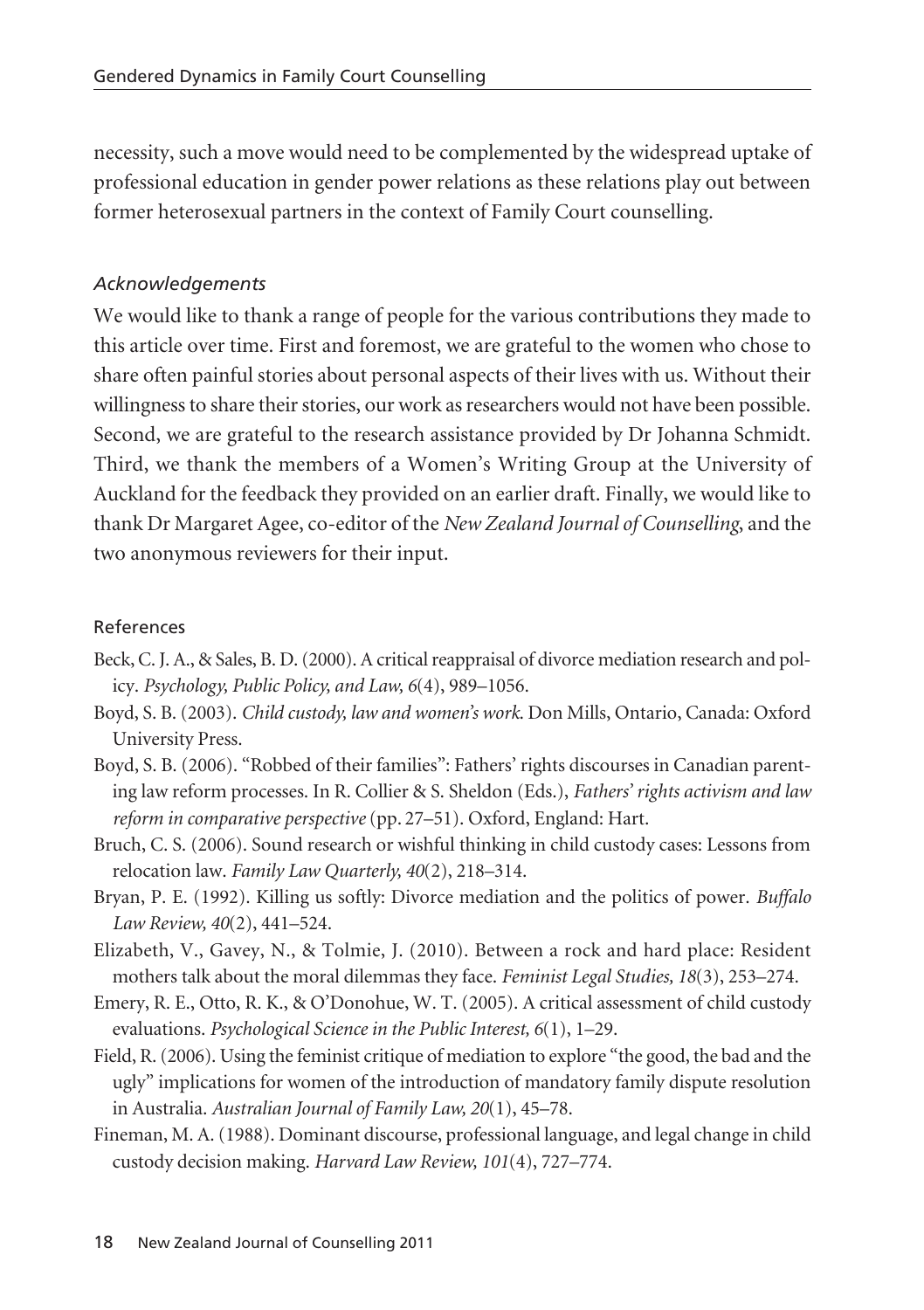- Fineman, M. (2000–2001). Fatherhood, feminism, and family law. *McGeorge Law Review 32*, 1031–1050.
- Goldson, J., & Taylor, N. (2009). Child-inclusion in dispute resolution in the New Zealand Family Court. *New Zealand Family Law Journal*, *6*(7), 201–209.
- Greatbatch, D., & Dingwall, R. (1989). Selective facilitation: Some preliminary observations on a strategy used by divorce mediators. *Law & Society Review, 23*(4), 613–642.
- Greatbatch, D., & Dingwall, R. (1999). The marginalization of domestic violence in divorce mediation. *International Journal of Law, Policy and the Family, 13*(2), 174–190.
- Henaghan, M. (2007). Legally rearranging families: Parents and children after break-up. In M. Henaghan & B. Atkin (Eds.), *Family Law Policy in New Zealand* (pp. 269–360). Wellington, New Zealand: LexisNexis.
- Holland, J., Ramazanoglu, C., & Sharpe, S. (1998). *The male in the head: Young people, heterosexuality, and power*. London, England: Tufnell.
- Johnson, N. E., Saccuzzo, D. P., & Koen, W. J. (2005). Child custody mediation in cases of domestic violence: Empirical evidence of a failure to protect. *Violence against Women, 11*(8), 1022–1053.
- Kaspiew, R., Gray, M., Weston, R., Moloney, L., Hand, K., Qu, L., & the Family Law Evaluation Team (2009). *Evaluation of the 2006 family law reforms*. Melbourne, Australia: Australian Institute of Family Studies.
- Mack, K. (1993). Continuing barriers to women's credibility: A feminist perspective on the proof process. *Criminal Law Reform, 4*(2), 327–353.
- Maxwell, G., Pritchard, R., & Robertson, J. (1990a). Counsellors' views on the Family Court, Part I. *Family Law Bulletin, 2*(6), 70–74.
- Maxwell, G., Pritchard, R., & Robertson, J. (1990b). Counsellors' views on the Family Court, Part II. *Family Law Bulletin, 2*(7), 82–85.
- McIntosh, J., & Chisholm, R. (2008). Cautionary notes on the shared care of children in conflicted parental separation. *Journal of Family Studies 14*, 37–52.
- Neale, B., & Smart, C. (1997a). "Good" and "bad" lawyers? Struggling in the shadow of the law. *Journal of Social Welfare and Family Law, 19*(4), 377–402.
- Neale, B., & Smart, C. (1997b). Experiments in parenthood. *Sociology, 31*(2), 201–219.
- New Zealand Law Commission. (2003). *Dispute resolution in the Family Court*. Wellington, New Zealand: Author.
- Perry, A. (2006). Safety first? Contact and family violence in New Zealand: An evaluation of the presumption against unsupervised contact. *Child and Family Law Quarterly, 18*(1), 1–21.
- Rhoades, H. (2002). The "no contact mother": Reconstructions of motherhood in the era of the "new father". *International Journal of Law, Policy, and the Family, 16*, 71–94.
- Schafran, L. H. (1988–1989). Gender bias in courts: Time is not the cure. *Creighton Law Review, 22*(2), 413–428.
- Schafran, L. H. (1995). Credibility in the courts: Why is there a gender gap? *The Judges Journal, 34*(1), 5–9, 40–42.